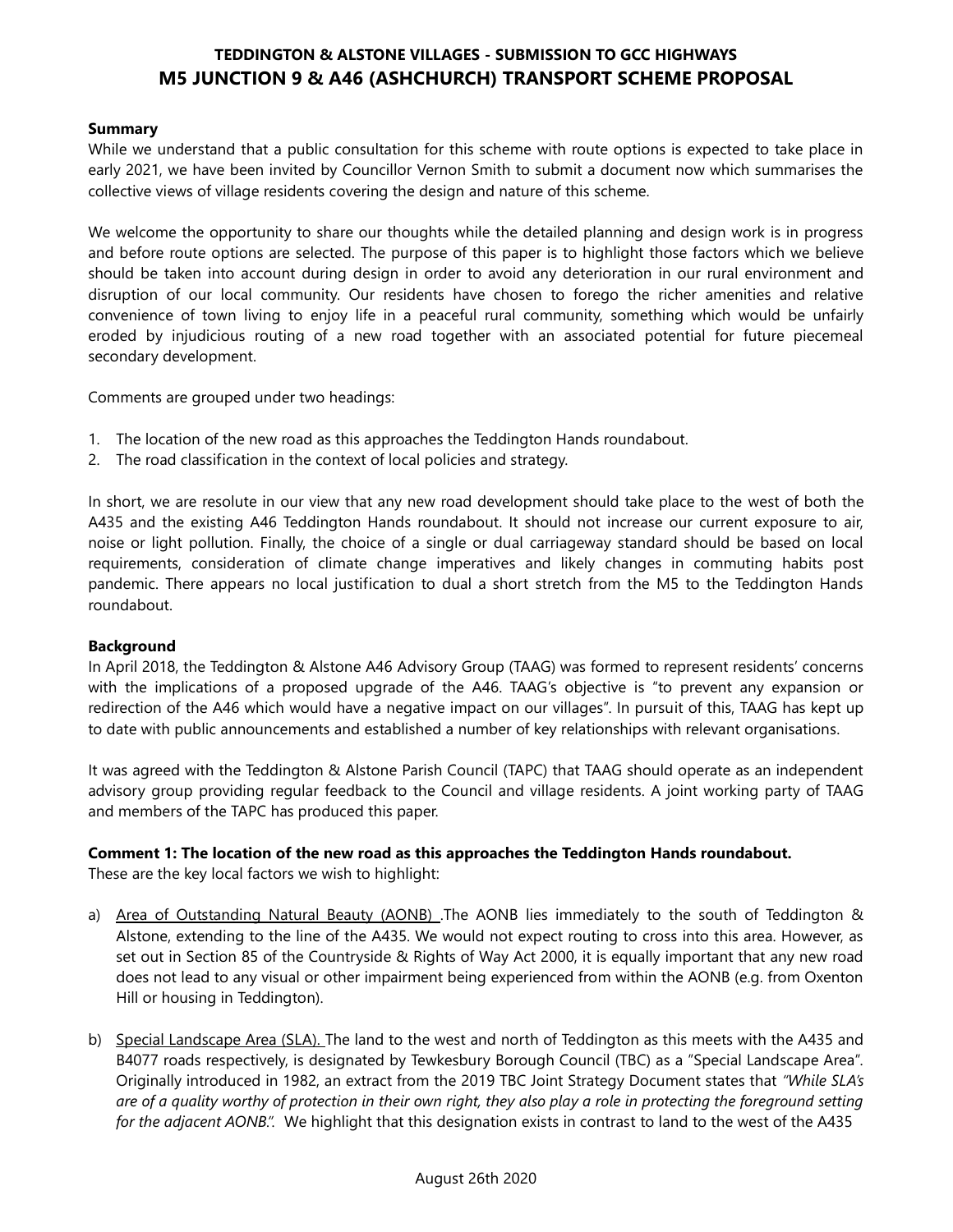# **TEDDINGTON & ALSTONE VILLAGES - SUBMISSION TO GCC HIGHWAYS M5 JUNCTION 9 & A46 (ASHCHURCH) TRANSPORT SCHEME PROPOSAL**

and north of the A46, which carries no special status. We would expect the valued landscape of the SLA to be wholly protected in design decisions.

- c) Severance. The garage, local stores and public house at the Teddington Hands roundabout provide important local amenities for villagers, many of whom are elderly. This has been particularly highlighted during the covid-19 pandemic. It is essential for the quality of village life that safe walking and driving to these facilities continue without interruption from new road development. Severing the villages from these amenities would also adversely affect the businesses themselves, especially if access to them is limited or made more complicated.
- d) Environment. The potential adverse environmental impacts for our villages are a great concern whether this be from 1) a deterioration in air quality due to higher emissions from more traffic, more proximate traffic and prevailing westerly winds, 2) an increase in road noise due to proximity, road type, tyre noise at high speeds and prevailing westerly winds, 3) visual impairment caused by any elevation or bridging works or 4) additional light pollution from new road lighting, more roundabouts and volumes of traffic at night.

While we know that the new road proposal must satisfy all required environmental legislation, including recently adopted policies on tackling climate change, we do not want to experience a localised deterioration from any of these factors even if those legal requirements were met overall. The A46 Partnership Group has stated that "reducing noise and pollution levels for our communities" will be a significant benefit from any development.

- e) Flooding. The heavy rainfall in July 2007 identified a significant problem with run-off water arriving from the higher ground to the south and east of Teddington being unable to adequately drain to the north of the village resulting in flooding within the village itself, along the A435 and at the Teddington Hands roundabout. Storm drain works were enacted to resolve future problems and the integrity of these needs to be preserved as well as ensuring new development does not lead to additional local flooding risks.
- f) Gas pipelines. One of two major underground gas pipelines runs south-west to north-east, close to the Teddington Hands roundabout and through the SLA.
- g) Historic Monuments. There are two Grade II listed historic monuments located on either side of the A435 just before this joins the Teddington Hands roundabout - The Teddington Hands Sign Post and The Tibblestone. If the integrity of access to local services is retained, then so is the access to both of these.
- h) Existing A46 route. As there are no clear plans at the moment for the A46 beyond the Teddington Hands roundabout towards Evesham, any dualled route that finishes at the roundabout, will not only result in congestion due to 2 lanes reducing to 1 but will surely limit any future A46 design options. It would seem to make more sense to join the new road to the existing A46 between Aston Cross and the Teddington Hands roundabout. The location of this section of the A46 is capable of allowing a new road to join with it, together with associated new roundabouts, while avoiding existing commercial developments.
- i) A435 Cheltenham Road. Any route that utilises or causes increased traffic on the A435 between Bishops Cleeve and Teddington Hands, should be avoided. This would adversely affect the junction and access into and out of the villages onto the A435.

.